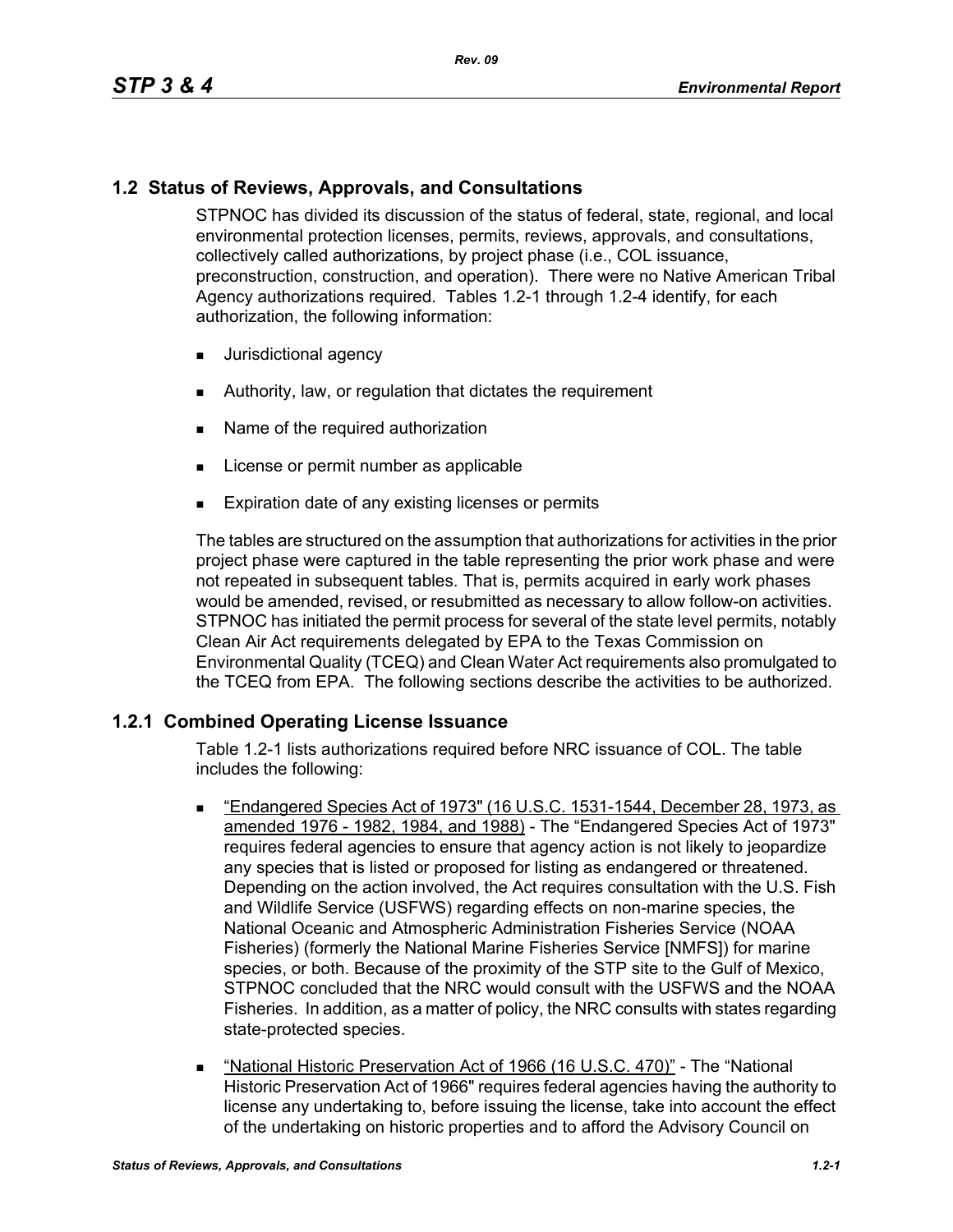Historic Preservation an opportunity to comment on the undertaking. Council regulations provide for establishing an agreement with any State Historic Preservation Officer (SHPO) to substitute state review for Council review (36 CFR 800). STPNOC anticipates that the NRC will consult with the Texas SHPO.

- The Federal Coastal Zone Management Act of 1972" (16USC1451-1456) "The Federal Coastal Zone Management Act" imposes requirements on applicants for a federal license to conduct an activity that could affect a state's coastal zone. The Act requires the applicant to certify to the licensing agency that the proposed activity would be consistent with the state's federally approved coastal zone management program. STPNOC certified the proposed project is consistent with the goals and policies of Texas' federally approved Coastal Management Plan on April 22, 2008. The Coastal Coordination Council concurred that the project was consistent with the goals and policies of the Texas Coastal Management Plan on June 9, 2008.
- "Clean Water Act" (33 U.S.C. 1251, et seg.) The Federal Water Pollution Control Act of 1948, also known as the Clean Water Act, Section 401, requires applicants for a federal license, if conducting an activity that might result in a discharge into navigable waters, to provide the licensing agency a certification from the state that the discharge will comply with applicable Clean Water Act requirements (33 U.S.C. 1341). STPNOC may consult with the TCEQ to secure any required certifications.

## **1.2.2 Preconstruction Activities**

Preconstruction activities may commence before issuance of a Limited Work Authorization (LWA) or COL. Pursuant to 10 CFR 50.10(c), "No person may begin the construction of a production or utilization facility on a site on which the facility is to be operated until that person has been issued either a construction permit under this part, a combined license under part 52 of this chapter, an ESP authorizing the activities under paragraph (d) of this section, or a LWA under paragraph (d) of this section." Activities that are considered construction are defined by 10 CFR 50.10(a)(1), whereas activities that do not constitute construction are defined by 10 CFR 50.10(a)(2). Activities not defined as construction may be conducted without prior NRC authorization.

As previously noted, COL applicants may begin certain preconstruction activities before issuance of a COL or LWA, including the following:

- **Preconstruction planning and exploration activities will include such site activities** as soil boring/sampling, installing monitoring wells, or installation of additional geophysical borings as defined in 10 CFR 50.10(a)(2) and the removal and/or relocation of existing facilities in the new plant footprint.
- Site preparation activities will include installation of temporary facilities, construction support facilities, service facilities, utilities, docking and unloading facilities, excavations for facility structures and foundations, and construction of structures, systems, or components (SSCs) that do not constitute construction as defined by 10 CFR 50.10(a)(1).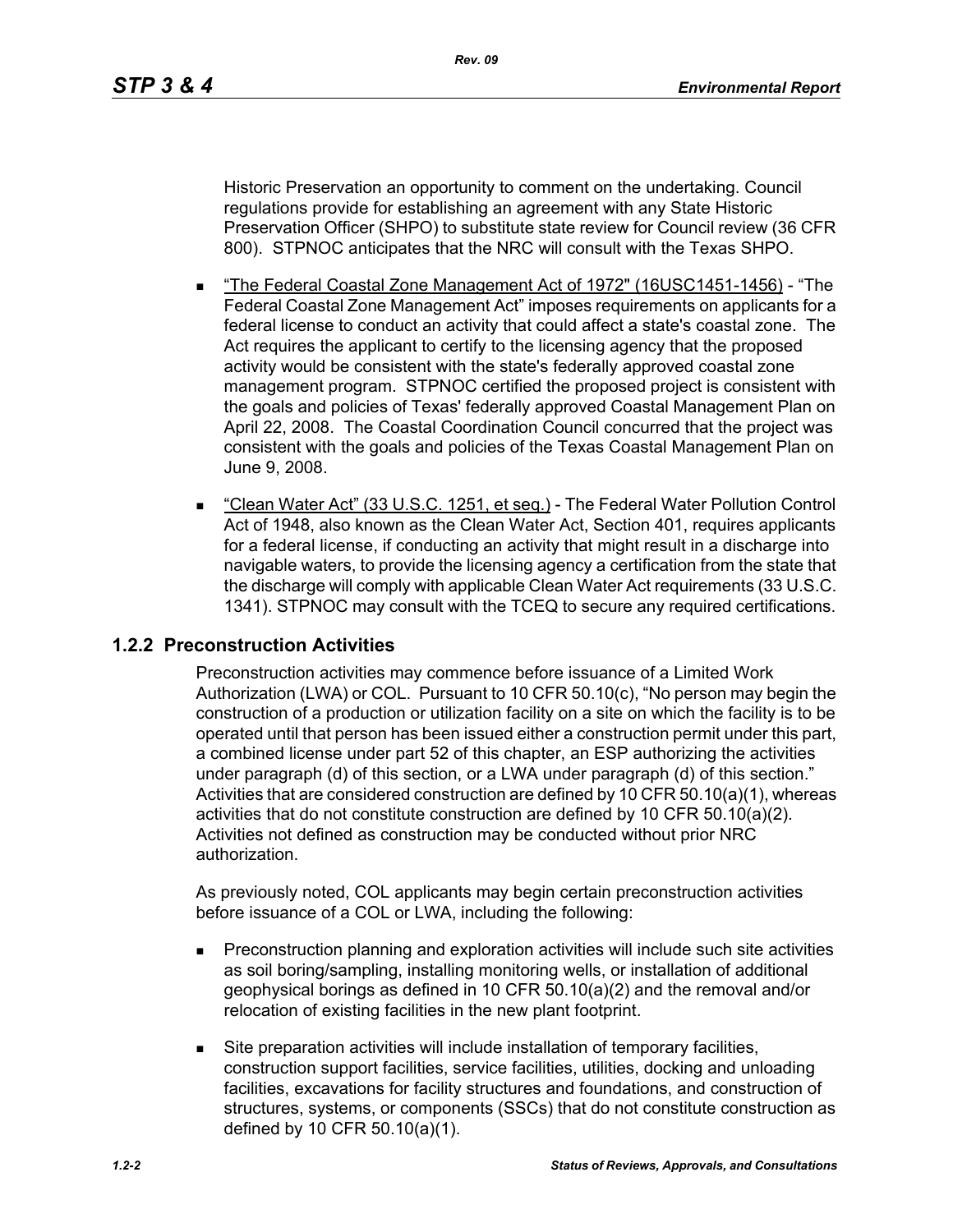Table 1.2-2 identifies authorizations required before initiation of preconstruction activities.

# **1.2.3 Construction Activities**

In accordance with 10 CFR 50.10(d)(1), "Any person to whom the Commission may otherwise issue either a license or permit under Sections 103, 104.b, or 185 of the Act for the facility of the type specified in  $\S$  50.21(b)(2),  $\S$  50.22, or a testing facility, may request an LWA allowing that person to perform the driving of piles, subsurface preparation, placement of backfill, concrete, or permanent retaining walls within an excavation, installation of the foundation, including placement of concrete, any or which are for systems, structures, or components (SSC) of the facility for which either a construction permit or combined license is otherwise required under paragraph (c) of this section."

STPNOC may seek NRC issuance of an LWA pursuant to 10 CFR 50.10(d) and seek the necessary authorizations required to perform construction activities defined under 10 CFR 50.10(a)(1).

Table 1.2-3 lists authorizations required before construction activities begin. STPNOC will not initiate these activities before obtaining an LWA or COL.

### **1.2.4 Operation**

Table 1.2-4 lists authorizations required prior to the start of operation.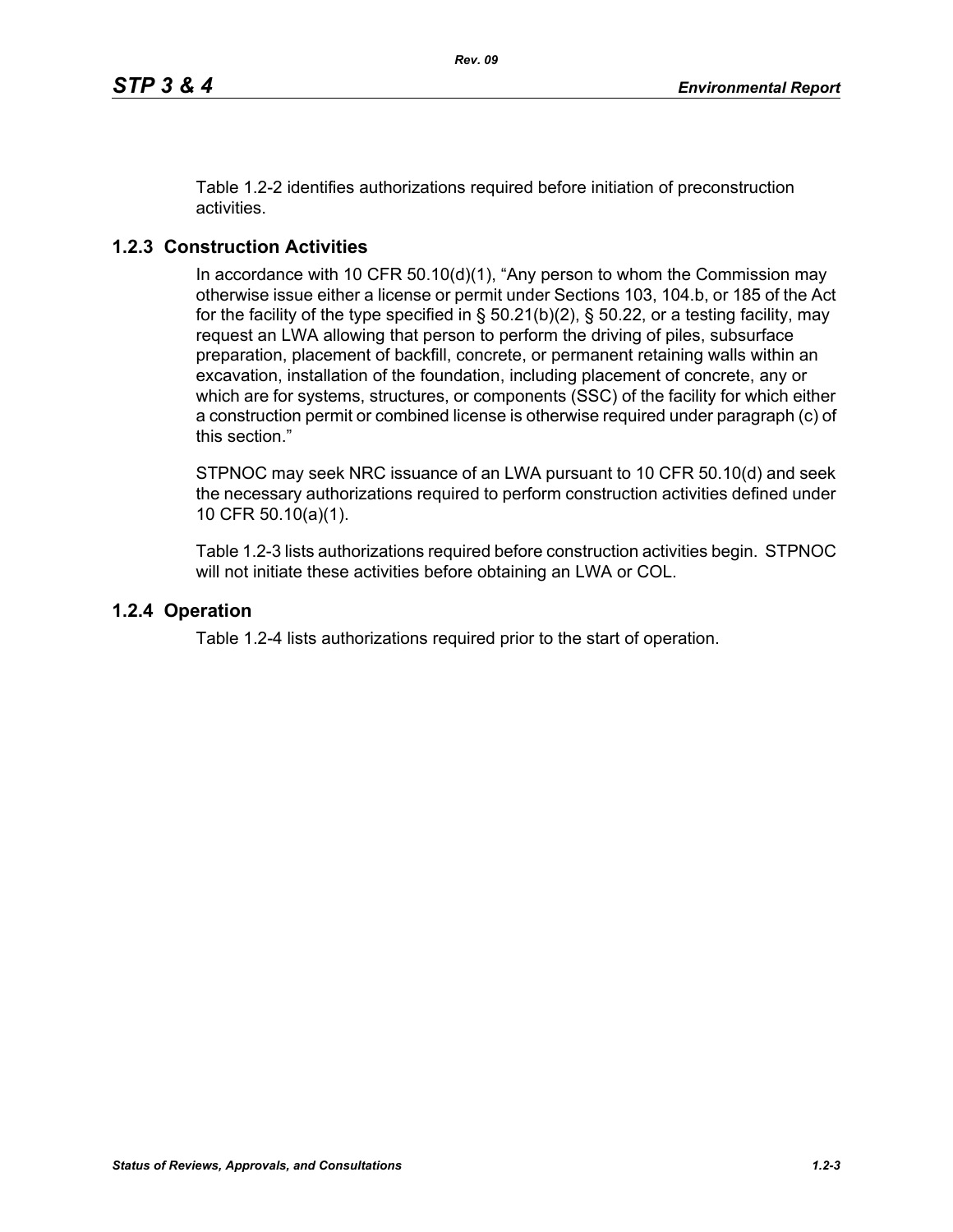| <b>Item</b> | <b>Agency</b>                                           | <b>Authority</b>                                                                                                                                                                   | <b>Requirement</b>                                                                                      | <b>Activity Covered</b>                                                                                                                                                                                                                                                                        | <b>Permit Issued or</b><br>Authorization<br><b>Obtained/Status</b>     |
|-------------|---------------------------------------------------------|------------------------------------------------------------------------------------------------------------------------------------------------------------------------------------|---------------------------------------------------------------------------------------------------------|------------------------------------------------------------------------------------------------------------------------------------------------------------------------------------------------------------------------------------------------------------------------------------------------|------------------------------------------------------------------------|
| 1.1         | <b>USFWS</b>                                            | Endangered Species Act of 1973                                                                                                                                                     | Consultation regarding<br>potential to adversely<br>impact protected<br>species (non-marine<br>species) | Concurrence with no adverse impact or<br>consultation on appropriate mitigation<br>measures<br><b>Triggering Activity:</b><br>Cannot modify habitat of endangered or<br>threatened species without authorization<br>from USFWS, including clearing of<br>vegetation or earth-moving activities | Complete. NRC will<br>need formal<br>consultation with<br><b>USFWS</b> |
| 1.2         | <b>NOAA</b><br><b>Fisheries</b>                         | Endangered Species Act of 1973                                                                                                                                                     | Consultation regarding<br>potential to adversely<br>impact protected<br>marine species                  | Concurrence with no adverse impact or<br>consultation on appropriate mitigation<br>measures                                                                                                                                                                                                    | Complete                                                               |
| 1.3         | <b>Texas</b><br>Historical<br>Commission<br>(THC)       | National Historic Preservation Act,<br>(36 Code of Federal Regulations<br>(CFR) 800), Texas Historical<br><b>Commission Texas Administrative</b><br>Code (T.A.C.) Title 13, Part 2 | Consultation regarding<br>potential to adversely<br>affect historic resources                           | Confirm site construction or operation<br>would not affect protected historic<br>resources<br><b>Triggering Activity:</b><br>Authorization must be obtained before<br>excavation or soil disturbance in area<br>where historic resources are located.                                          | Complete                                                               |
| 1.4         | NOAA, Texas<br>Coastal<br>Coordination<br>Council (CCC) | Coastal Zone Management Act,<br>Texas Coastal Management Plan<br>implemented through CCC                                                                                           | Consistency review                                                                                      | NRC license, any individual Section 404<br>permit.                                                                                                                                                                                                                                             | Complete                                                               |
| 1.5         | <b>TCEQ</b>                                             | Federal Clean Water Act (FCWA)<br>(33 United States Code (U.S.C.)<br>1251 et seq.). T.A.C. Title 30, Part<br>1, Chapter 307, 308                                                   | Section 401<br>Certification                                                                            | Certify that issuance of the COL will not<br>result in a violation of state water quality<br>standards.                                                                                                                                                                                        | <b>Certification Request</b><br>submitted 02/2009                      |

*1.2-4*

Status of Reviews, Approvals, and Consultations *Status of Reviews, Approvals, and Consultations*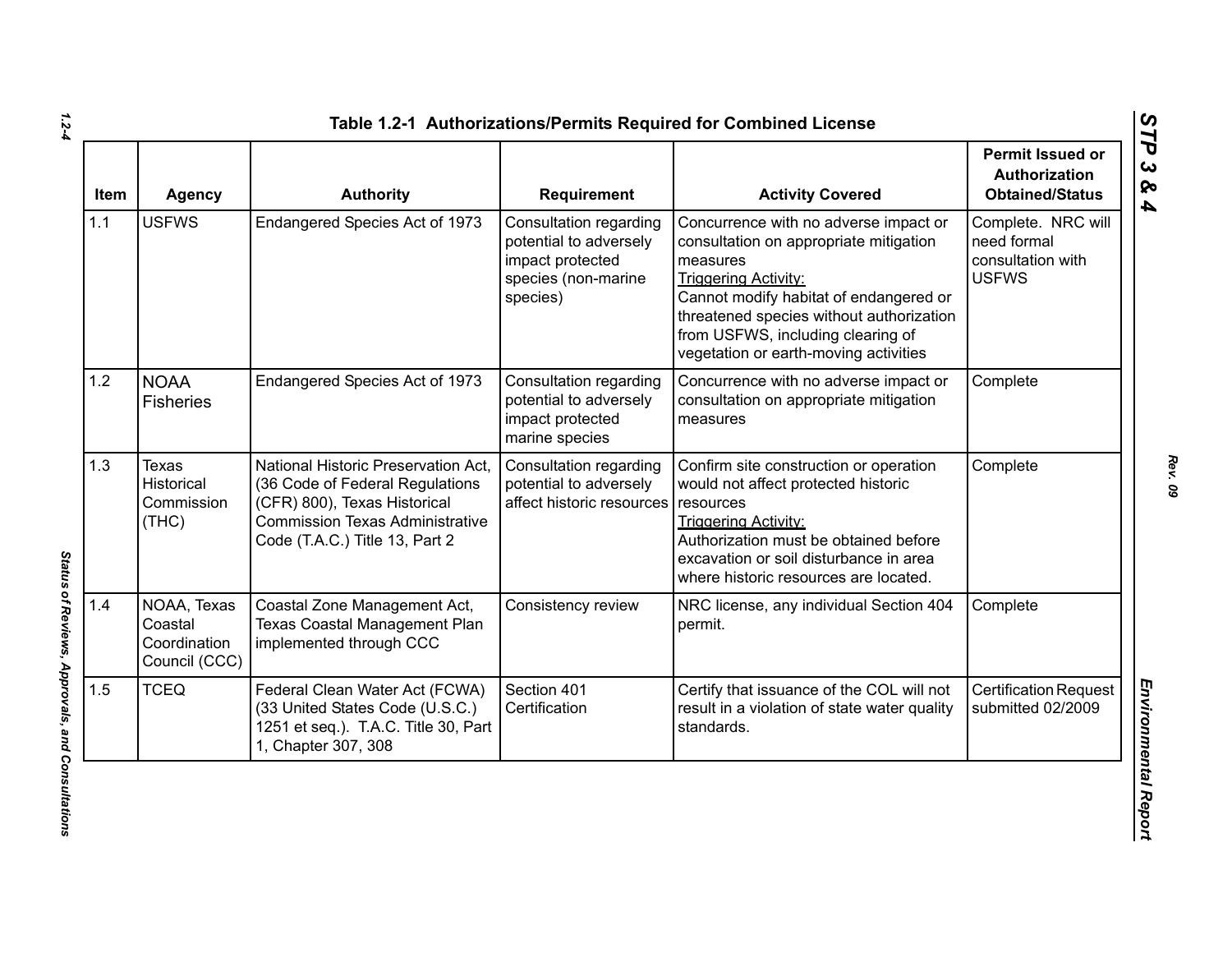| <b>DOE</b><br>Spent Fuel Contract<br>2008<br>Nuclear Waste Policy Act (42<br>DOE's Standard Contract for disposal of<br>U.S.C 10101 et seq.) and 10 CFR<br>spent nuclear fuel contained in 10 CFR<br>Part 961<br>Part 961 is being modified by the<br>Department. The Nuclear Energy<br>Institute (NEI) is actively engaged with | 1.6<br>DOE in revising the language in the |
|----------------------------------------------------------------------------------------------------------------------------------------------------------------------------------------------------------------------------------------------------------------------------------------------------------------------------------|--------------------------------------------|
| Standard Contract. It is expected that<br>this revision will be completed and the<br>Standard Contract will be entered into by<br>the end of 2008.                                                                                                                                                                               |                                            |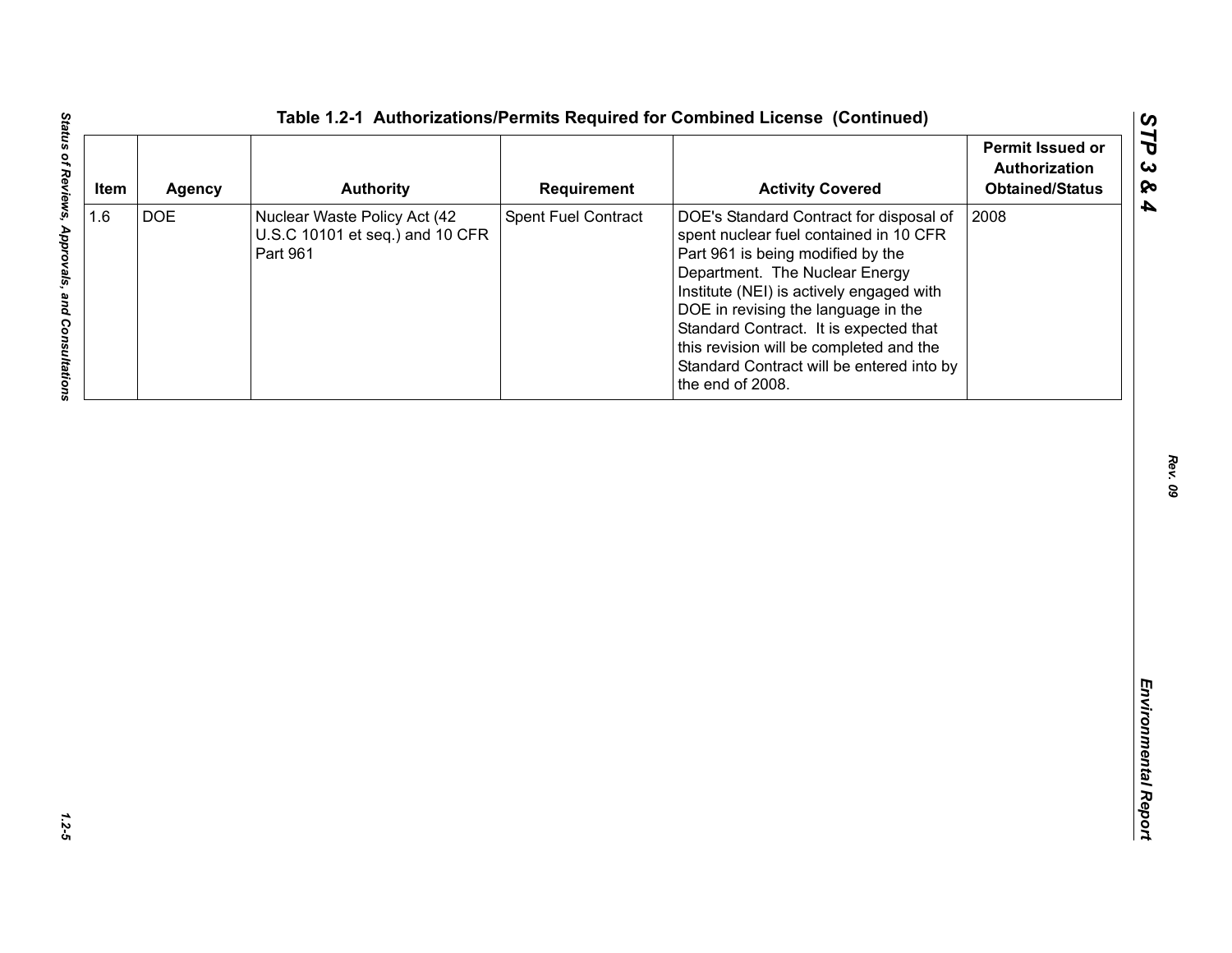| Item | Agency                                                     | <b>Authority</b>                                                                                                  | <b>Requirement</b>                                                                           | <b>Activity Covered</b>                                                                                                                                   | <b>Permit Issued or</b><br>Authorization<br><b>Obtained/Status</b>     |
|------|------------------------------------------------------------|-------------------------------------------------------------------------------------------------------------------|----------------------------------------------------------------------------------------------|-----------------------------------------------------------------------------------------------------------------------------------------------------------|------------------------------------------------------------------------|
| 2.1  | <b>USACE</b>                                               | FCWA, Section 404, 33 CFR 323                                                                                     | Section 404 Permit                                                                           | Disturbance or crossing wetland areas or<br>navigable waters                                                                                              | Permit<br>Determination<br>Request submitted<br>06/2009                |
| 2.2  | <b>USACE</b>                                               | FCWA, Section 404, 33 CFR 323                                                                                     | Dredge and Fill<br>Discharge Permit                                                          | Maintenance dredging of intake structure<br>on Colorado River<br>(Covered under current permit No. 14848<br>Exp. Date: 12/31/2009)                        | Renewal when<br>required                                               |
| 2.3  | <b>USACE</b>                                               | Rivers and Harbors Act                                                                                            | Section 10 Permit                                                                            | Maintenance dredging of barge slip<br>(Covered under current permit No.<br>10570 Exp. Date: 12/31/2014)                                                   | Renewal when<br>required                                               |
| 2.4  | <b>United States</b><br>Department of<br>Transportation    | 49 Code of FR 107, Subpart G<br><b>Registration for Hazardous</b><br><b>Materials Transportation</b>              | Certificate of<br>Registration                                                               | Renew existing two-year registration for<br>transportation of hazardous<br>(Covered under current permit No.<br>061506 551 0960P Exp. Date:<br>6/30/2008) | Renewal when<br>required                                               |
| 2.5  | <b>USFWS</b>                                               | Migratory Bird Treaty Act, 50<br><b>CFR 21</b>                                                                    | Compliance with<br>requirements of Act                                                       | Adverse impacts on protected species<br>and/or their nests. To be performed<br>concurrently with item 1.1                                                 | Complete. NRC will<br>need formal<br>consultation with<br><b>USFWS</b> |
| 2.6  | Federal<br>Aviation<br>Administration                      | 14 CFR 77                                                                                                         | <b>Construction Notice</b>                                                                   | Notice of erection of structures (>200 feet<br>high) potentially impacting air navigation                                                                 | 12/2011                                                                |
| 2.7  | <b>Texas Parks</b><br>and Wildlife<br>Department<br>(TPWD) | Resource Protection (T.A.C. Title<br>31, Part 2, Chapter 69) Wildlife<br>(T.A.C. Title 31, Part 2,<br>Chapter 65) | Consultation regarding<br>potential to adversely<br>impact state listed<br>protected species | Adverse impacts on state listed protected<br>species and/or their habitat. To be<br>performed concurrently with item 1.1                                  | Complete                                                               |

*1.2-6*

Status of Reviews, Approvals, and Consultations *Status of Reviews, Approvals, and Consultations*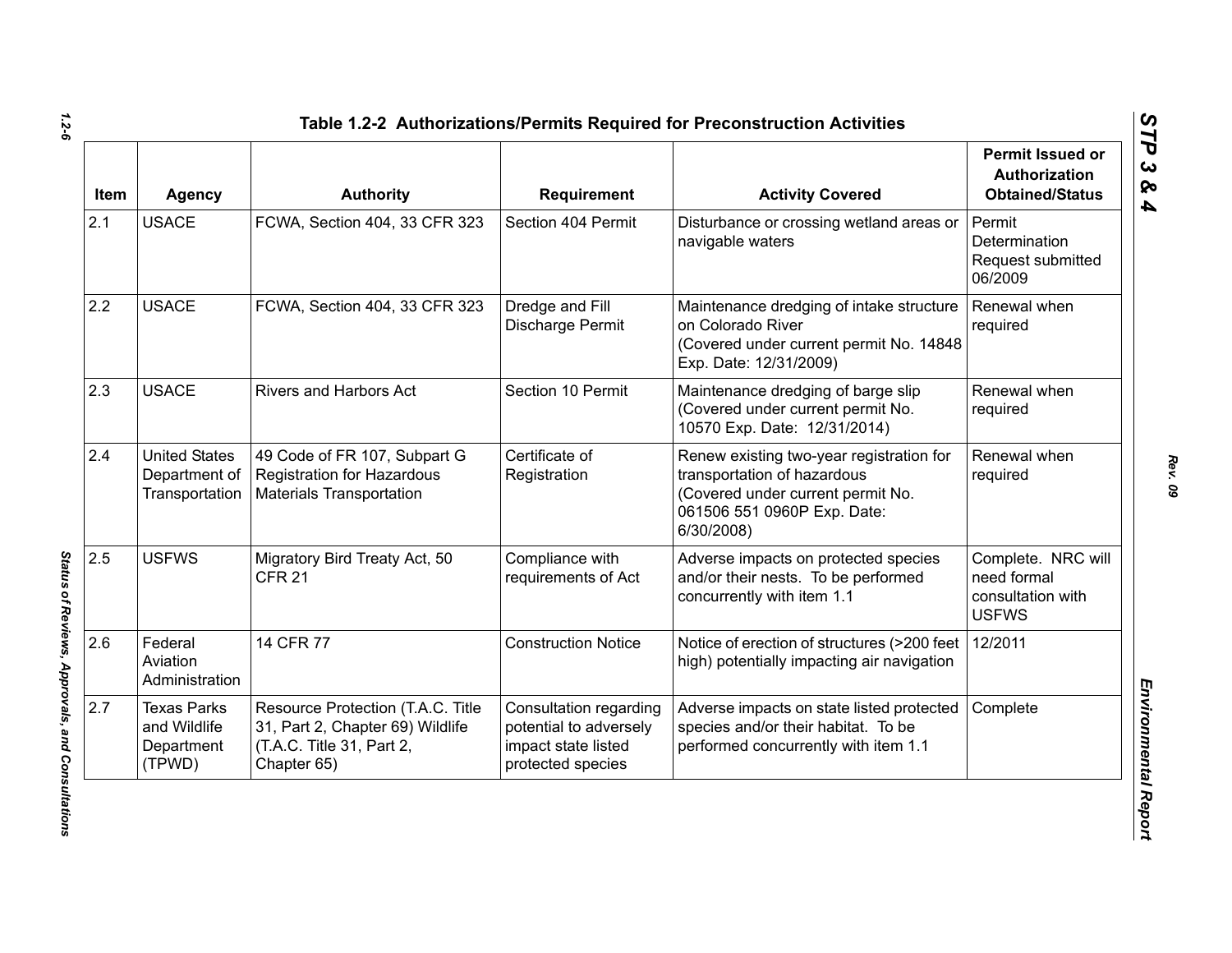| Item | <b>Agency</b>                                                    | <b>Authority</b>                                                                                                                | <b>Requirement</b>                                                                                                           | <b>Activity Covered</b>                                                                                                                                                                                                                                                                                             | <b>Permit Issued or</b><br><b>Authorization</b><br><b>Obtained/Status</b> |
|------|------------------------------------------------------------------|---------------------------------------------------------------------------------------------------------------------------------|------------------------------------------------------------------------------------------------------------------------------|---------------------------------------------------------------------------------------------------------------------------------------------------------------------------------------------------------------------------------------------------------------------------------------------------------------------|---------------------------------------------------------------------------|
| 2.8  | <b>TCEQ</b>                                                      | Federal Clean Air Act (FCAA),<br>General Air Quality Rules (T.A.C.<br>Title 30, Part 1, Chapter 101, 111,<br>116)               | <b>Air Quality Construction</b><br>Permit                                                                                    | Construction of air emission sources -<br>diesel combustion generator, diesel<br>generators, vents and other air sources<br>regulated by TCEQ<br><b>Triggering Activity:</b><br>Permit must be obtained before<br>excavation for or construction of<br>foundation or footings supporting air<br>emitting facilities | Complete                                                                  |
| 2.9  | <b>TCEQ</b>                                                      | FCAA, General Air Quality Rules<br>(T.A.C. Title 30, Part 1, Chapter<br>101, 111, 116)                                          | <b>Air Quality Construction</b><br>Permit                                                                                    | Construction air emission sources:<br>Concrete batch plant (CBP)<br>Sand blast facility and surfacing coating<br>facility<br><b>Triggering Activity:</b><br>Authorization must be obtained before<br>excavation for or construction of<br>foundation or footings supporting air<br>emitting facilities              | 12/2010 (Obtained<br>by Constructor)                                      |
| 2.10 | Texas<br>Department of<br><b>State Health</b><br><b>Services</b> | FCAA, 40 CFR Part 61, Subpart<br>M, Texas Asbestos Health<br>Protection (T.A.C. Title 25, Part 1,<br>Chapter 295, Subchapter C) | Notice of intent for<br>asbestos renovation,<br>encapsulation, or<br>demolition                                              | Building demolition or renovation<br>activities and asbestos abatement<br>projects                                                                                                                                                                                                                                  | As required                                                               |
| 2.11 | <b>TCEQ</b>                                                      | FCWA, Texas Water Code (TWC)<br>Chapter 26; T.A.C. Title 30, Part 1,<br>Chapter 205, 279, 307, 308                              | Renewal of or<br>amendment to existing<br><b>Texas Pollutant</b><br><b>Discharge Elimination</b><br>System (TPDES)<br>Permit | Regulates discharge of pollutants to<br>surface water<br><b>Triggering Activity:</b><br>Amended TPDES permit must be issued<br>prior to excavation for or construction of<br>foundation or footings to support<br>wastewater treatment plant components<br>for expanded capacity.                                   | 12/2009                                                                   |

 $1.2 - 7$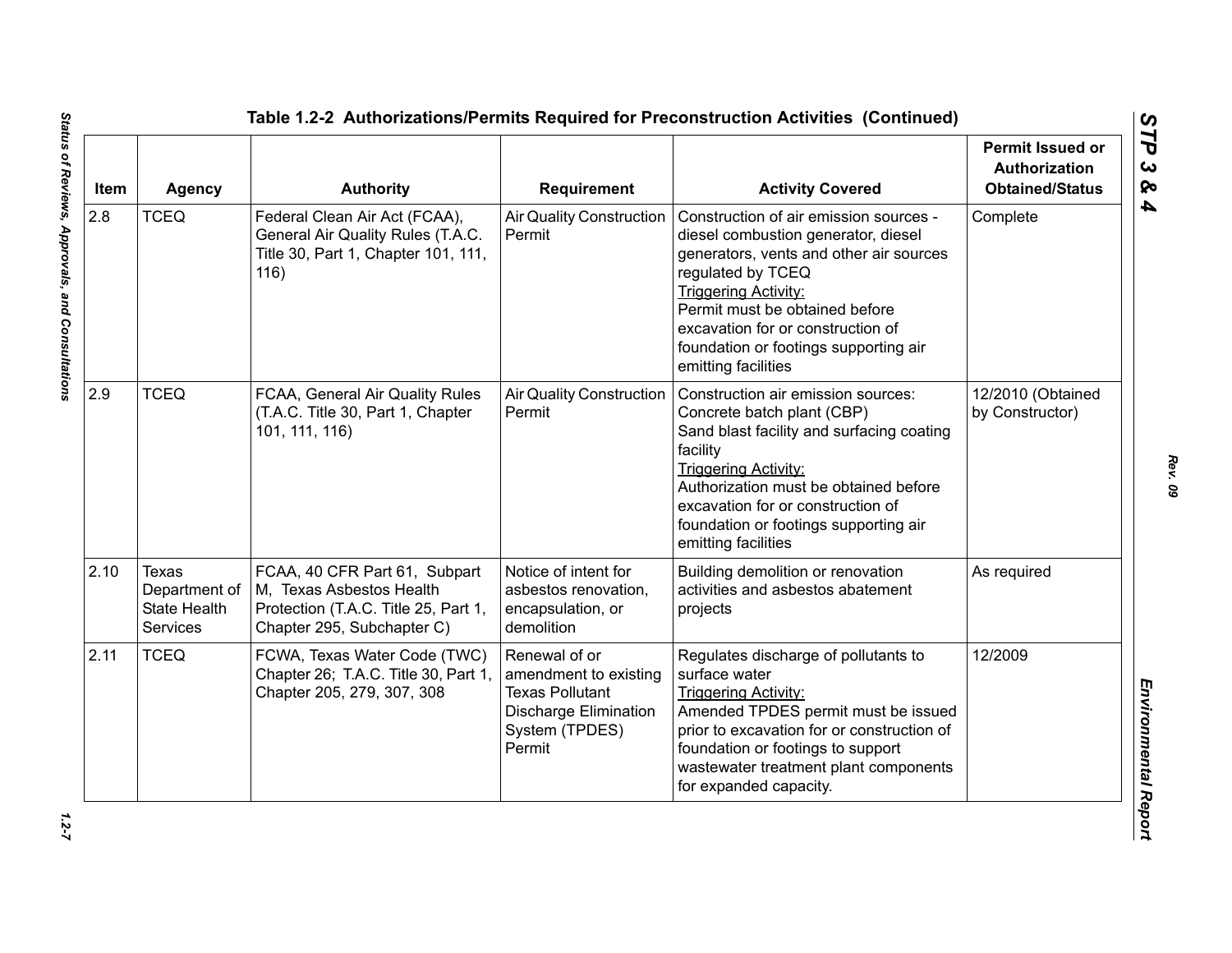| Item | <b>Agency</b>                                                                      | <b>Authority</b>                               | Requirement                                                                                                             | <b>Activity Covered</b>                                                                                                                                                                                                                                                                                                                                                | <b>Permit Issued or</b><br>Authorization<br><b>Obtained/Status</b> |
|------|------------------------------------------------------------------------------------|------------------------------------------------|-------------------------------------------------------------------------------------------------------------------------|------------------------------------------------------------------------------------------------------------------------------------------------------------------------------------------------------------------------------------------------------------------------------------------------------------------------------------------------------------------------|--------------------------------------------------------------------|
| 2.12 | <b>TCEQ</b>                                                                        | FCWA, TWC Chapter 26                           | <b>General Permit for</b><br><b>Storm Water</b><br><b>Discharges Associated</b><br><b>With Construction</b><br>Activity | Discharge storm water from site during<br>construction<br>Triggering Activity:<br>Authorization must be obtained prior to<br>exposure of soils from activities such as<br>clearing, grading and excavating.                                                                                                                                                            | 10/2009 (Obtained<br>by Constructor)                               |
| 2.13 | <b>TCEQ</b>                                                                        | T.A.C. Title 30, Part 1, Chapter 290           | <b>TCEQ</b> approval of<br>modification of public<br>water system                                                       | Modify treatment, storage, distribution of<br>potable water system as needed for<br>expansion<br>Approval of plans and specifications or<br>TCEQ determination that approval is not<br>required must occur before construction<br>commences on any new or expanded<br>component of water system, including<br>water well, storage, treatment or<br>distribution lines. | As required                                                        |
| 2.14 | <b>Coastal Plains</b><br>Groundwater<br>Conservation<br><b>District</b><br>(CPGCD) | Rules of the CPGCD, Chapter 3,<br>Subchapter A | Groundwater Well<br>Permit                                                                                              | New groundwater well installation and<br>operation                                                                                                                                                                                                                                                                                                                     | As required                                                        |
| 2.15 | <b>TCEQ</b>                                                                        | FCWA, TWC, Ch. 26                              |                                                                                                                         | TPDES General Permit   Discharge of uncontaminated<br>groundwater encountered during<br>construction will be included in TPDES<br>General Permit for construction activities                                                                                                                                                                                           | 12/2009 (Obtained<br>by Constructor)                               |
| 2.16 | <b>CPGCD</b>                                                                       | Rules of the CPGCD, Chapter 8                  | Capping and plugging<br>of groundwater wells                                                                            | Capping and plugging of monitoring wells<br>at completion of subsurface investigation                                                                                                                                                                                                                                                                                  | As required                                                        |
| 2.17 | <b>TCEQ</b>                                                                        | T.A.C. Title 30, Part 1, Chapter 334           | Certificate of Annual<br><b>Tank Registration</b>                                                                       | All underground storage tanks that are in<br>use or capable of being used for<br>petroleum products and certain<br>chemicals                                                                                                                                                                                                                                           | As required                                                        |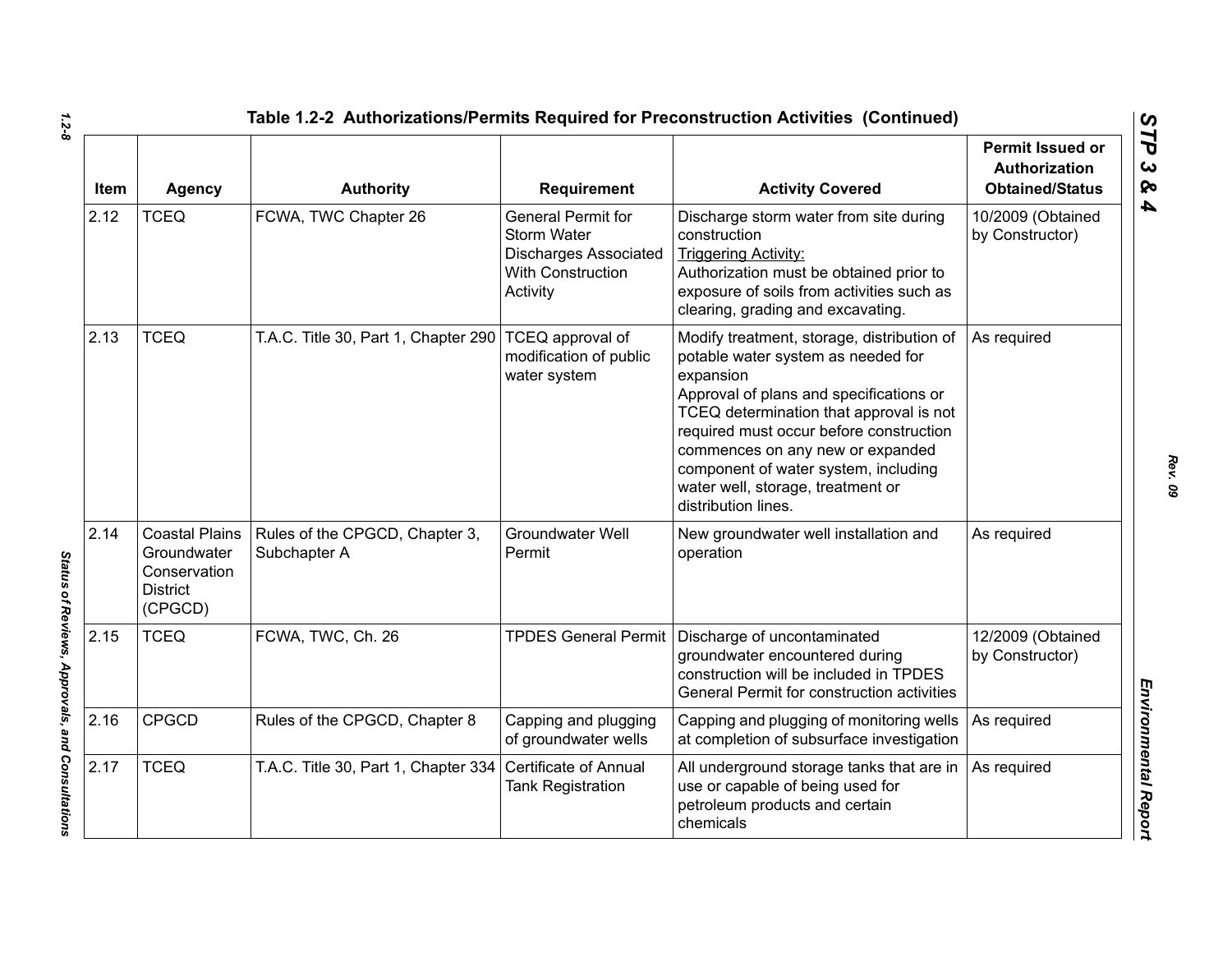| Item | <b>Agency</b>       | <b>Authority</b>                                               | <b>Requirement</b>                                            | <b>Activity Covered</b>                                                                                                                                                                | <b>Permit Issued or</b><br><b>Authorization</b><br><b>Obtained/Status</b> |
|------|---------------------|----------------------------------------------------------------|---------------------------------------------------------------|----------------------------------------------------------------------------------------------------------------------------------------------------------------------------------------|---------------------------------------------------------------------------|
| 2.18 | <b>TCEQ</b>         | T.A.C. Title 30, Part 1, Chapter 335 Notice of Registration    |                                                               | Onsite disposal of Class III industrial solid<br>waste consisting of earth and earth-like<br>products, concrete, rock, bricks, and land<br>clearing debris<br>(Registration No. 30651) | As required                                                               |
| 2.19 | <b>TCEQ</b>         | T.A.C. Title 30, Part 1, Chapter 335 Notice of Registration    |                                                               | Offsite disposal of industrial solid wastes<br>(Registration No. 30651)                                                                                                                | As required                                                               |
| 2.20 | <b>TCEQ</b>         | T.A.C. Title 30, Part 1,<br>Chapter 295, 297                   | <b>Water Rights</b>                                           | Use of additional makeup water from<br>Colorado River (Covered under existing<br>water rights:<br>(Registration No. 14-5437)                                                           | Complete                                                                  |
| 2.21 | <b>TCEQ</b>         | T.A.C. Title 30, Part 1, Chapter 350                           | <b>Texas Risk Reduction</b><br>Program                        | Relocation of hazardous waste<br>accumulation area                                                                                                                                     | Not Applicable                                                            |
| 2.22 | <b>TCEQ</b>         | T.A.C. Title 30, Part 1, Chapter<br>321; FCWA; TWC, Chapter 26 | Notice of Registration                                        | Relocation of existing pond related to car<br>wash and vehicle washdown                                                                                                                | 12/2010                                                                   |
| 2.23 | Matagorda<br>County | Flood Plain Management Plan C<br>Zone Requirements             | <b>Land Disturbing Activity</b><br>and Construction<br>Permit | Land disturbing activities within the<br>boundaries of Matagorda County<br>including new construction and<br>renovation of buildings                                                   | As required                                                               |
| 2.24 | <b>NRC</b>          | 10 CFR 30                                                      | <b>Byproduct license</b>                                      | Approval to possess special nuclear<br>material (SNM)                                                                                                                                  | 01/2012                                                                   |
| 2.25 | <b>NRC</b>          | 10 CFR 70                                                      | Special Nuclear<br><b>Materials License</b>                   | Approval to possess fuel                                                                                                                                                               | 01/2012                                                                   |

 $1.2 - 9$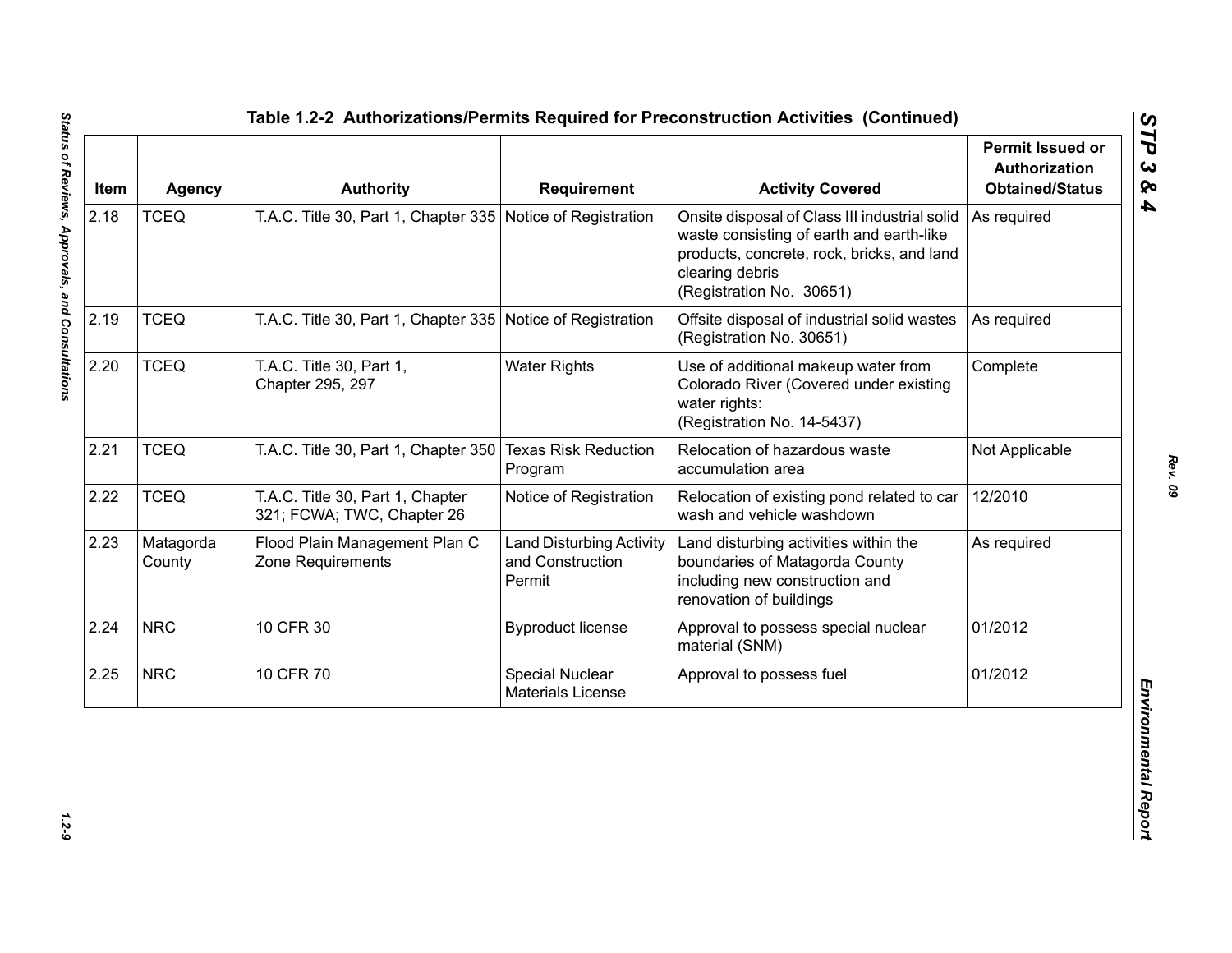| Item | <b>Agency</b> | <b>Authority</b>                                                                                                                 | <b>Requirement</b>                                                                       | <b>Activity Covered</b>                                                                                                                                                                                                      | <b>Permit Issued or</b><br><b>Authorization</b><br><b>Obtained/Status</b> |
|------|---------------|----------------------------------------------------------------------------------------------------------------------------------|------------------------------------------------------------------------------------------|------------------------------------------------------------------------------------------------------------------------------------------------------------------------------------------------------------------------------|---------------------------------------------------------------------------|
| 2.26 | <b>TCEQ</b>   | T.A.C. Title 30, Part 1, Chapter 312 Revision of existing                                                                        | onsite sludge disposal<br>permit                                                         | Possible need to relocate and/or expand<br>area for land application of sewage<br>sludge<br><b>Triggering Activity:</b><br>Permit amendment must be issued prior<br>to first application of sewage sludge at<br>new location | 8/2008 Permit<br>Expires. No<br>Renewal Required.                         |
| 2.27 | <b>TCEQ</b>   | Federal Clean Water Act (FCWA)<br>(33 United States Code (U.S.C.)<br>1251 et seq.). T.A.C. Title 30, Part<br>1, Chapter 307, 308 | Section 401<br>Certification                                                             | Compliance with water quality standards<br>Any additional TCEQ requirements will<br>be incorporated into individual Section<br>404 permit.                                                                                   | See Item 2.1                                                              |
| 2.28 | <b>TCEQ</b>   | T.A.C. Title 30, Part 1, Chapter 290                                                                                             | Revision or new permit<br>to operate a public<br>water system - Notice<br>of Termination | Operate a public noncommunity water<br>system (if required for Site Redress)                                                                                                                                                 | As required                                                               |
| 2.29 | <b>CPGCD</b>  | Rules of the CPGCD, Chapter 8                                                                                                    | Capping and plugging<br>of groundwater wells                                             | Capping and plugging of monitoring wells<br>at completion of subsurface investigation<br>(If required for Site Redress)                                                                                                      | As required                                                               |
| 2.30 | <b>TCEQ</b>   | RCRA, T.A.C. Title 30, Part 1,<br>Chapter 334                                                                                    | <b>Certificate of Annual</b><br>Tank Registration -<br>Notice of Termination             | All underground storage and<br>aboveground storage tanks that are in<br>use or capable of being used for<br>petroleum products and certain<br>chemicals. Tank removal/abandonment<br>(if required for Site Redress)          | As required                                                               |

*1.2-10*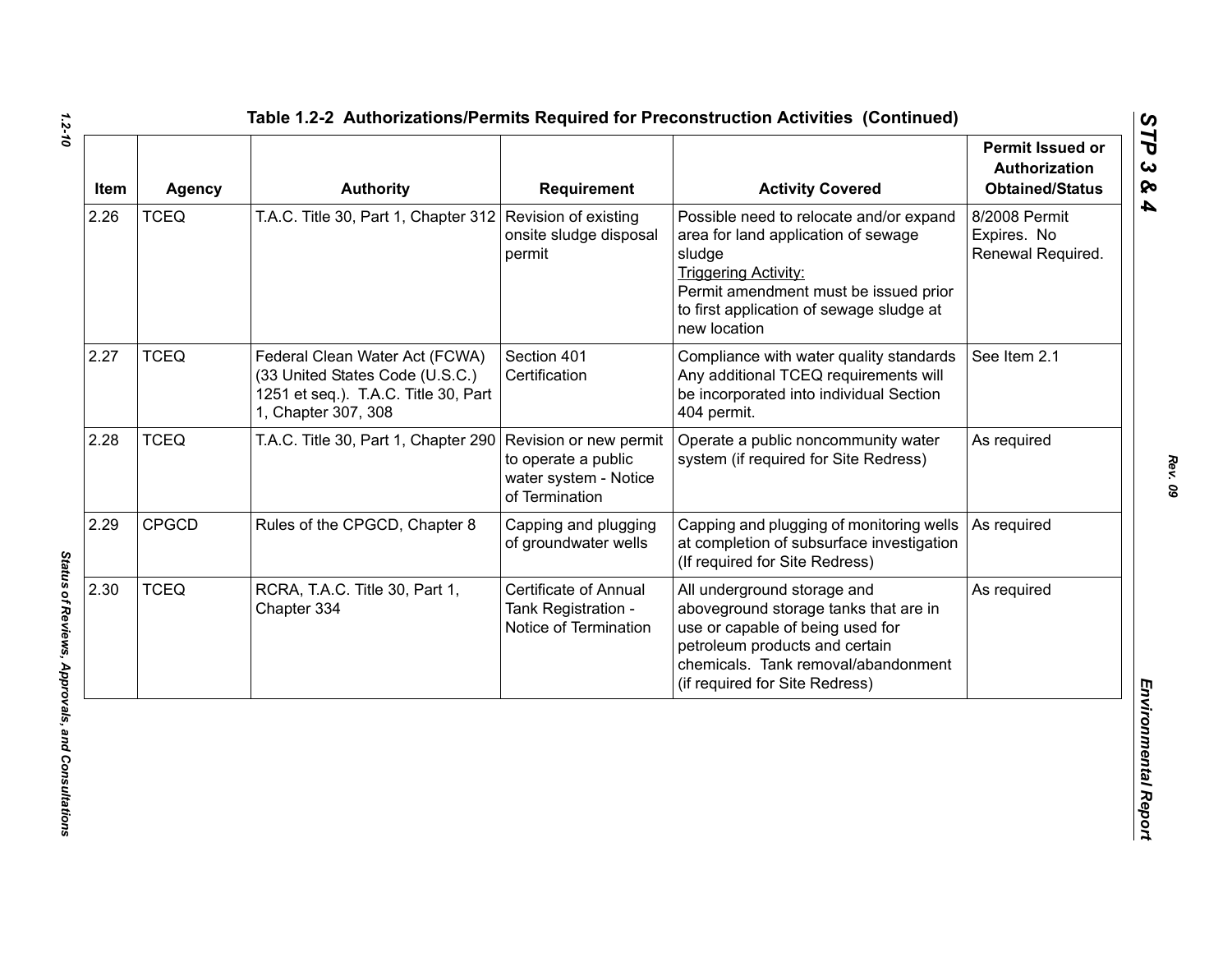| Item | <b>Agency</b> | <b>Authority</b>                                                                                                  | <b>Requirement</b>                                                                           | <b>Activity Covered</b>                                                                                                   | <b>Permit Issued or</b><br>Authorization<br><b>Obtained/Status</b> |
|------|---------------|-------------------------------------------------------------------------------------------------------------------|----------------------------------------------------------------------------------------------|---------------------------------------------------------------------------------------------------------------------------|--------------------------------------------------------------------|
| 3.1  | <b>NRC</b>    | 10 CFR 52, Subpart C or 10 CFR<br>50.10(d)                                                                        | COL                                                                                          | Safety-related and important to safety<br>construction for a nuclear power facility                                       | 01/2012                                                            |
| 3.2  | <b>NRC</b>    | Atomic Energy Act (AEA), 10 CFR<br>51, 10 CFR 52.17                                                               | <b>EIS</b>                                                                                   | Environmental effects of construction and<br>operation of a reactor                                                       | Purpose of this<br>submittal                                       |
| 3.3  | <b>USFWS</b>  | Migratory Bird Treaty Act, 50<br><b>CFR 21</b>                                                                    | Compliance with<br>requirements of Act                                                       | Adverse impacts on protected species<br>and/or their nests. To be performed<br>concurrently with Item 1.1.                | See Item 1.1                                                       |
| 3.4  | <b>TPWD</b>   | Resource Protection (T.A.C. Title<br>31, Part 2, Chapter 69) Wildlife<br>(T.A.C. Title 31, Part 2,<br>Chapter 65) | Consultation regarding<br>potential to adversely<br>impact state listed<br>protected species | Adverse impacts on state listed protected<br>species and/or their habitat. To be<br>performed concurrently with Item 1.1. | See Item 1.1                                                       |
|      |               | [1] Assumes STPNOC obtained the authorizations/permits identified in Table 1.2-2.                                 |                                                                                              |                                                                                                                           |                                                                    |
|      |               |                                                                                                                   |                                                                                              |                                                                                                                           |                                                                    |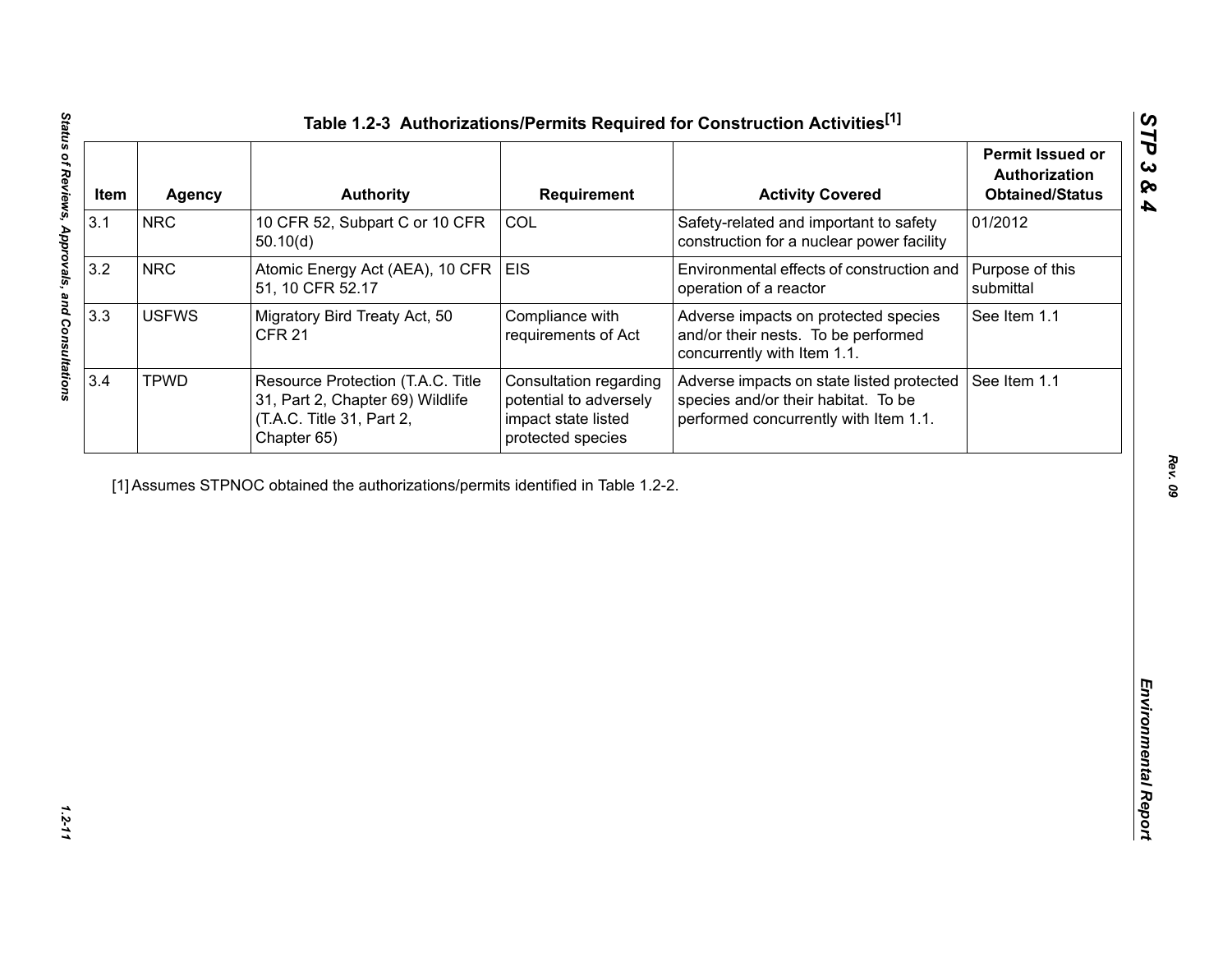| Item | <b>Agency</b> | <b>Authority</b>                                                 | <b>Requirement</b>                                       | <b>Activity Covered</b>                                                                                                           | <b>Permit Issued or</b><br><b>Authorization</b><br><b>Obtained/Status</b> |
|------|---------------|------------------------------------------------------------------|----------------------------------------------------------|-----------------------------------------------------------------------------------------------------------------------------------|---------------------------------------------------------------------------|
| 4.1  | <b>TCEQ</b>   | FCWA, T.A.C. Title 30, Part 1,<br>Chapter 307, 308, 309, and 317 | Amendment to existing<br><b>TPDES Permit</b>             | Regulates limits of pollutants in liquid<br>discharge to surface water<br>TPDES Permit No. 01908. Expiration<br>date: 12/1/09.    | As required or as<br>discharge<br>information becomes<br>available        |
| 4.2  | <b>TCEQ</b>   | Revision of existing Title V<br><b>Operating Permit</b>          | Operation of air<br>emission sources                     | Update existing permit as necessary<br>(Permit No.: 0801 Expiration Date:<br>1/25/2011                                            | As required or as<br>emissions<br>information becomes<br>available        |
| 4.3  | <b>CPGCD</b>  | Rules of the CPGCD, Chapter 3,<br>Subchapter A, B                | Groundwater Well<br>Permit                               | Installation and operation of new<br>groundwater well(s)                                                                          | As required                                                               |
| 4.4  | <b>TCEQ</b>   | T.A.C. Title 30, Part 1,<br>Chapter 295, 297                     | <b>Water Rights</b>                                      | Use of additional makeup water from<br>Colorado River (Covered under existing<br>water rights)                                    | See 2.21                                                                  |
| 4.5  | <b>TCEQ</b>   | T.A.C. Title 30, Part 1, Chapter 335                             | Revision/new permit for<br>Industrial/Hazardous<br>Waste | Industrial/Hazardous waste generation,<br>storage, and disposal activities                                                        | As required                                                               |
| 4.6  | <b>TCEQ</b>   | T.A.C. Title 30, Part 1, Chapter 327                             | Spill Prevention and<br>Control                          | Procedures for reporting spills of<br>hazardous materials on site<br>(Covered in the STPEGS Integrated Spill<br>Contingency Plan) | As required                                                               |
| 4.7  | <b>TCEQ</b>   | T.A.C. Title 30, Part 1, Chapter 328   Waste Minimization        | and Recycling                                            | Program for waste reduction<br>(Covered in the STPEGS Source<br>Reduction and Waste minimization<br>Program)                      | As required                                                               |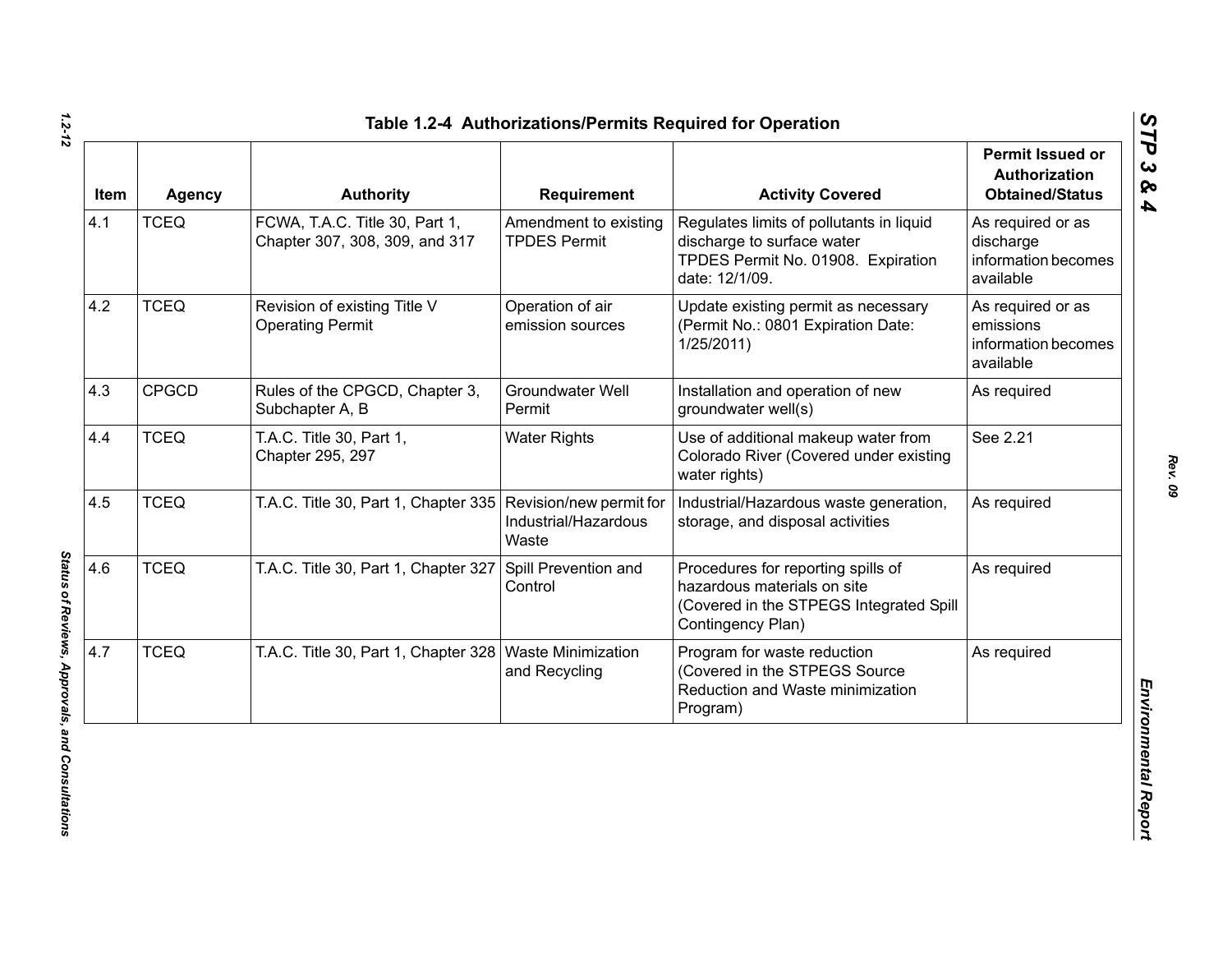| Item | <b>Agency</b>                                                                                                                | <b>Authority</b>                                                                    | <b>Requirement</b>                                                                                                     | <b>Activity Covered</b>                                                                                                                                                                                                                                                               | <b>Permit Issued or</b><br><b>Authorization</b><br><b>Obtained/Status</b> |
|------|------------------------------------------------------------------------------------------------------------------------------|-------------------------------------------------------------------------------------|------------------------------------------------------------------------------------------------------------------------|---------------------------------------------------------------------------------------------------------------------------------------------------------------------------------------------------------------------------------------------------------------------------------------|---------------------------------------------------------------------------|
| 4.8  | State of<br><b>Tennessee</b><br>Department of<br>Environment<br>and<br>Conservation<br>Division of<br>Radiological<br>Health | Tennessee Department of<br><b>Environment and Conservation</b><br>Rule 1200-2-10.32 | Revision of existing<br><b>Tennessee Radioactive</b><br>Waste License-for-<br>Delivery                                 | Transportation of radioactive waste into<br>the state of Tennessee                                                                                                                                                                                                                    | If required                                                               |
| 4.9  | State of Utah<br>Department of<br>Environmental<br>Quality<br>Division of<br>Radiation<br>Control                            | R313-26 of the Utah Radiation<br><b>Control Rules</b>                               | Revision of existing<br><b>General Site Access</b><br>Permit                                                           | Transportation of radioactive materials<br>into the State of Utah                                                                                                                                                                                                                     | If required                                                               |
| 4.10 | <b>TCEQ</b>                                                                                                                  | Multi-sector storm water Permit                                                     | Revision of Storm<br><b>Water Pollution</b><br><b>Prevention Plan</b>                                                  | Areas meeting the definition of industrial<br>activity to be added to current program                                                                                                                                                                                                 | As required                                                               |
| 4.11 | <b>NRC</b>                                                                                                                   | 10 CFR 51                                                                           | Environmental<br><b>Protection Regulations</b><br>for Domestic Licensing<br>and Related Regulatory<br><b>Functions</b> | This part contains environmental<br>protection regulations applicable to<br>NRC's domestic licensing and related<br>regulatory functions. Subject to certain<br>limitations described in this part, these<br>regulations implement Section 102(2) of<br>the NEPA of 1969, as amended. | If required                                                               |
| 4.12 | <b>NRC</b>                                                                                                                   | 10 CFR 61                                                                           | Licensing<br>Requirements for Land<br>Disposal of Radioactive<br>Wastes                                                | The regulations in this Part establish<br>procedures, criteria, and terms and<br>conditions for the licensing of land<br>disposal facilities intended to contain<br>byproduct source, and SNM.                                                                                        | If required                                                               |

 $1.2 - 13$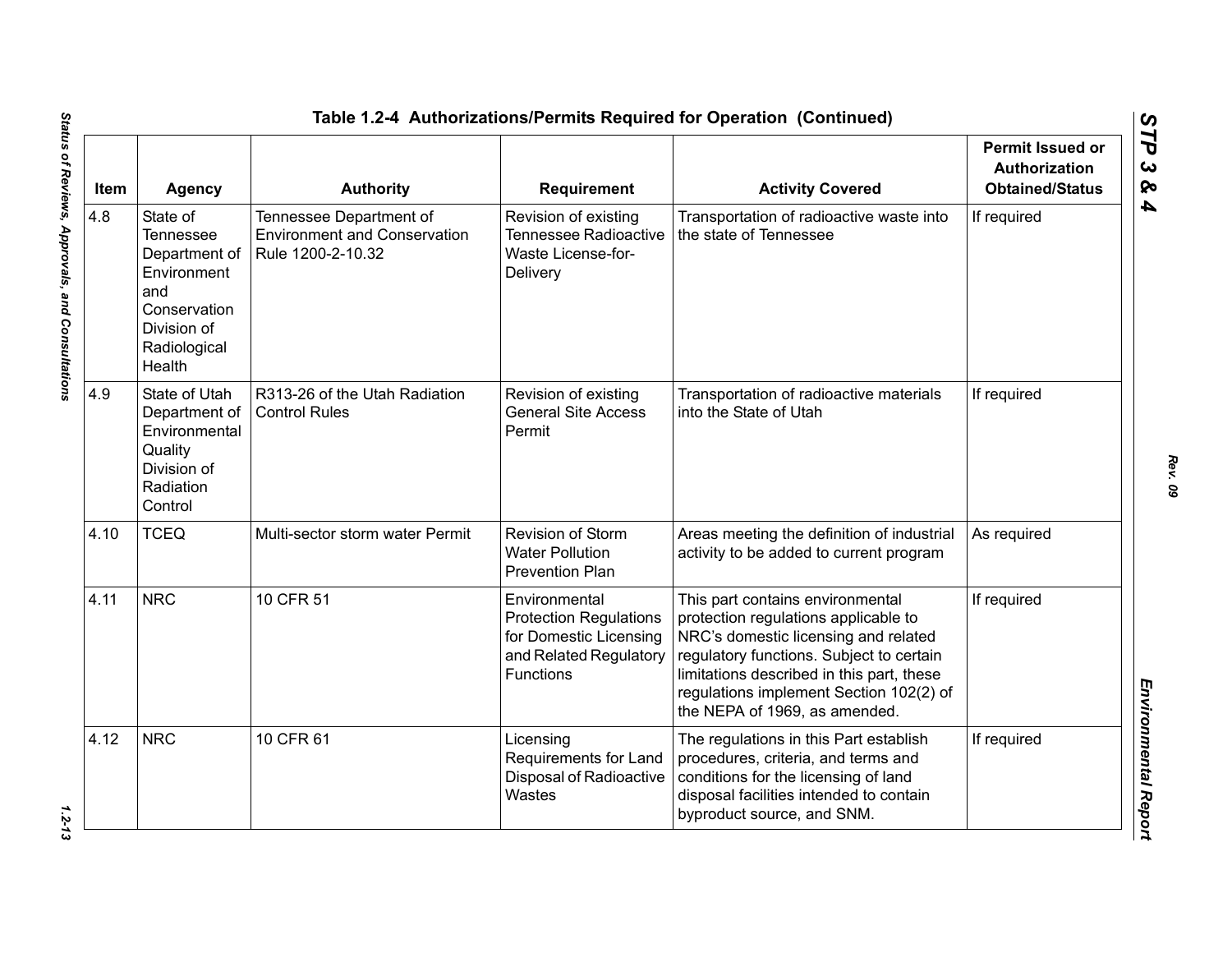| Item | <b>Agency</b> | <b>Authority</b> | Requirement                                                | <b>Activity Covered</b>                                                                                                                                                                                                                                                                                                                                                                                                                                                             | <b>Permit Issued or</b><br>Authorization<br><b>Obtained/Status</b> |
|------|---------------|------------------|------------------------------------------------------------|-------------------------------------------------------------------------------------------------------------------------------------------------------------------------------------------------------------------------------------------------------------------------------------------------------------------------------------------------------------------------------------------------------------------------------------------------------------------------------------|--------------------------------------------------------------------|
| 4.13 | <b>NRC</b>    | 10 CFR 71        | Packaging and<br>Transportation of<br>Radioactive Material | The regulations in this part provide<br>requirements, procedures, and standards<br>for packaging, preparation for shipment,<br>and transportation of licensed material. It<br>provides the requirements for an<br>application for NRC approval of a<br>transportation package and the standards<br>for packages, including lifting and tie<br>down standards, radiation standards, and<br>requirements for fissile material,<br>irradiated nuclear fuel, and plutonium<br>packages. | If required                                                        |
|      |               |                  |                                                            |                                                                                                                                                                                                                                                                                                                                                                                                                                                                                     |                                                                    |
|      |               |                  |                                                            |                                                                                                                                                                                                                                                                                                                                                                                                                                                                                     |                                                                    |